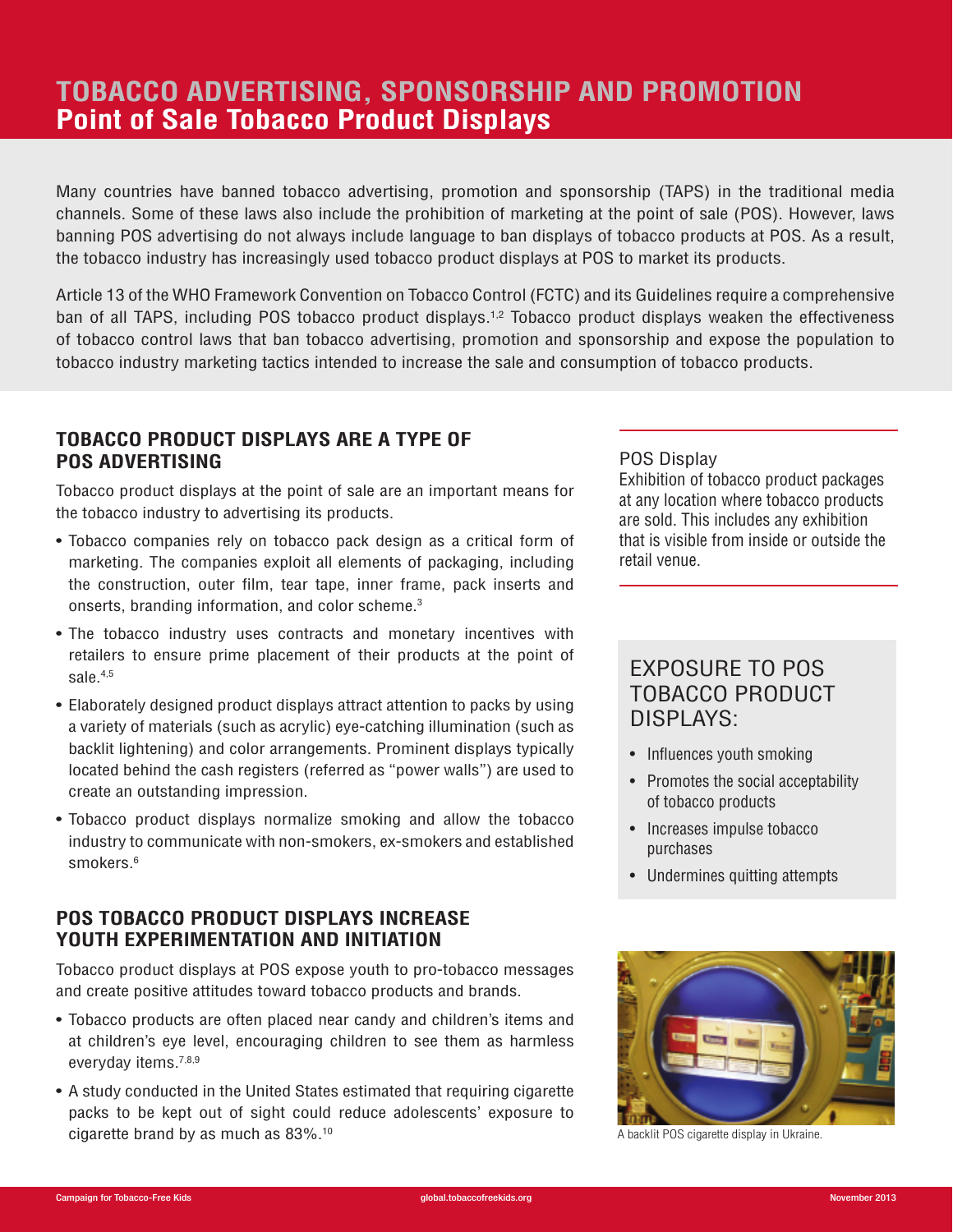Studies have consistently found strong associations between exposure to POS tobacco product displays with smoking initiation, susceptibility to smoking, and intentions to smoke among youth.<sup>11</sup>

- A study in England found that exposure to and awareness of POS tobacco displays and brands in displays are associated with smoking susceptibility, especially in small shops.<sup>12</sup>
- A study in Norway found that younger respondents were more likely than older people to say that tobacco product displays tempted them to buy cigarettes.<sup>13</sup>
- A study in New Zealand showed that a greater exposure to POS tobacco displays increased the likelihood of experimenting with smoking and current smoking.<sup>14</sup>

# **POS TOBACCO PRODUCT DISPLAYS MAKE IT HARDER FOR USERS TO QUIT**

POS tobacco product displays encourage impulse buying among people who are trying to quit.

- A four-country study found lower levels of impulse buying in Canada and Australia, where tobacco displays are banned, than in the US and UK, where tobacco displays were not banned at the time of the study.15
- Interviews with former smokers in New Zealand found that tobacco displays caused them "physical and emotional cravings" that made quitting smoking more difficult.16

# **BANS ON POS TOBACCO PRODUCT DISPLAYS ARE POPULAR**

The public supports bans on tobacco product displays.

- A study in Canada found that smokers had high levels of support (between 55% and 83%) for the removal of displays, and that smokers intending to quit were more likely to support bans on tobacco advertising and displays than those who were not intending to quit.<sup>6</sup>
- In New Zealand, a study conducted among Maori smokers found a high level of support (68%) for a ban on tobacco product displays.17



Cigarette pack display at the point of sale in Colombia.



Lit cigarette pack display case in Brazil



POS display in Ukraine features cigarette packs and the colors associated with cigarette brands

# IN THEIR OWN WORDS

British American Tobacco: "Tobacco products must be positioned so that they will be easily visible, readily accessible to shop assistants and displayed in such a way as to generate a strong impulse to buy."22

Phillip Morris: "We should have Marlboro (and other PM brands) positioned in the store to take advantage of the impulse shopper... Where are the best spots for promotional offers, POS, etc.? We are after intrusive visibility."23